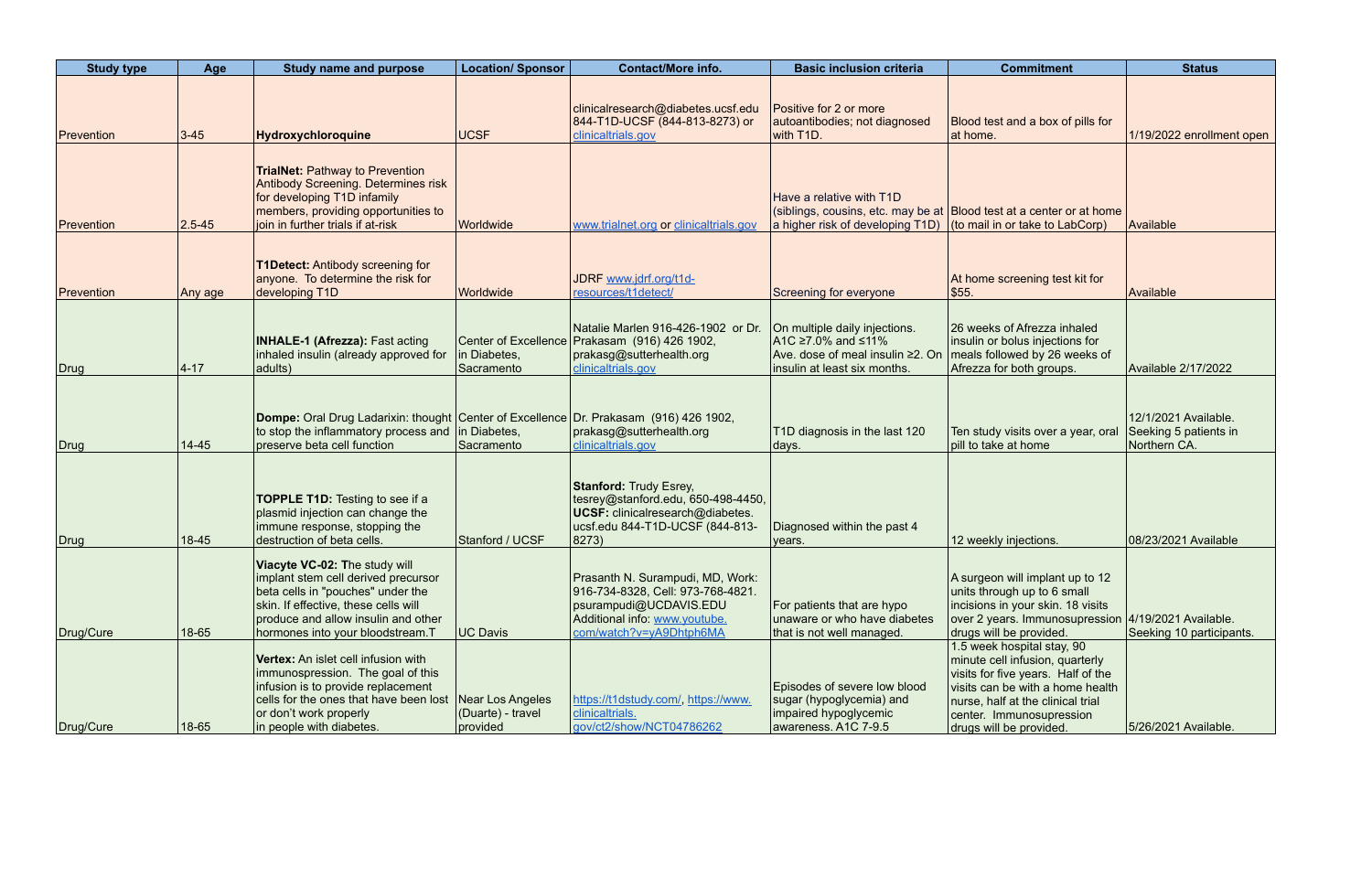| <b>Study type</b>             | Age       | <b>Study name and purpose</b>                                                                                                                                                                                                                                                                                                                            | <b>Location/ Sponsor</b>    | <b>Contact/More info.</b>                                                                                                                            | <b>Basic inclusion criteria</b>                                                                                                                                                                            | <b>Commitment</b>                                                                                                                                                                                                                                                                                                                 | <b>Status</b>                        |
|-------------------------------|-----------|----------------------------------------------------------------------------------------------------------------------------------------------------------------------------------------------------------------------------------------------------------------------------------------------------------------------------------------------------------|-----------------------------|------------------------------------------------------------------------------------------------------------------------------------------------------|------------------------------------------------------------------------------------------------------------------------------------------------------------------------------------------------------------|-----------------------------------------------------------------------------------------------------------------------------------------------------------------------------------------------------------------------------------------------------------------------------------------------------------------------------------|--------------------------------------|
| Drug (celiac and T1D)   14-80 |           | T1D+CeD: Latiglutenase Treatment<br>in Type 1 Diabetes Patients with<br>Celiac Disease. The goal is<br>to evaluate the efficacy of an oral<br>therapeutic agent in drink form for<br>protecting individuals<br>with T1D and CD from intestinal and<br>symptomatic distress they suffer due<br>to minute<br>ingestion of gluten protein.                  | Stanford                    | Franziska K Bishop:<br>fbishop@stanford.edu, Nora Arrizon-<br>Ruiz: narrizon@stanford.edu, or<br>clinicaltrials.gov                                  | <b>T1D and Celiac and Celiac</b><br>syptoms even with a gluten free<br> diet                                                                                                                               | 6 month study with an oral<br>powder that mixes with water<br>and periodic research visits.                                                                                                                                                                                                                                       | 10/26/2021 Available                 |
| Device                        | $ 2 - 5 $ | <b>Tandem Control IQ</b>                                                                                                                                                                                                                                                                                                                                 | Stanford                    | Ryan Kingman: rkingman@stanford.<br>edu Eliana Frank: elianaf@stanford.<br>edu, Dr. Bruce Buckingham:<br>bbendo@stanford.edu                         | Use of an insulin pump in the<br>past 3 months.<br>Use of Dexcom G6 for at least<br>11 out of the last 14 days.                                                                                            | Subjects will use the Tandem t:<br>slim X2 with Control-IQ<br>Technology + Dexcom G6 to<br>automatically modulate their<br>insulin delivery and control their<br>blood sugar.                                                                                                                                                     | 10/4/2021 just 12 spots<br>available |
| Device                        | 18-64     | Prosciento: a new, infrared, non-<br>invasive CGM                                                                                                                                                                                                                                                                                                        | Santa Clara                 | https://myproscientostudy.com/t1-ed-<br>009/, hello@myproscientostudy.<br>com, Claudia Camacho: Claudia.<br>Camacho@prosciento.com, 619-<br>600-6366 | On an insulin pump. A1C>6<br>(they are also looking for non<br>diabetic patients to trial)                                                                                                                 | 8-9 weeks and includes 7 visits,<br>paying out over \$2000                                                                                                                                                                                                                                                                        | 2/17/22 Available                    |
| Device                        | 18-80     | Medtronic Extended Wear Infusion<br>Set Study. Evaluate a novel, long<br>wear infusion set meant to last 6-7<br>days.                                                                                                                                                                                                                                    | Stanford                    | diabetesresearch@stanford.edu,<br>408-655-8097                                                                                                       | A1C under 8.5%. T1D at least 1<br>year. On 670G pump within 1<br>year prior to screening and<br>willing to use auto mode and<br>Guardian Sensor (3) during the<br>study. Must be on Novolog or<br>Humolog. | Participants will be given 12<br>experimental infusion sets to<br>wear consecutively at home. 5<br>in-office visits, 2 phone calls.                                                                                                                                                                                               |                                      |
| Device/Behavior               | 18-50     | <b>ONBOARD</b> is for adults who are not<br>currently using CGM (or using it but<br>not consistently). The study provides<br>3 months of CGM supplies and<br>testing out a behavioral intervention<br>to see if it supports uptake and<br>continued use of CGM (and the other<br>benefits that can come along with<br>that). The study is fully virtual. | Stanford (online)           | onboardstudy@stanford.edu or Molly<br>Tanenbaum, 650-725-3955<br>mollyt@stanford.edu                                                                 | Not yet using CGM or not using<br>CGM consistently.                                                                                                                                                        | Fully virtual study. Participants<br>will be put in groups either<br>"ONBOARD" or "CGM-only".<br>Those in ONBOARD will<br>schedule 4 60-minute sessions<br>with study interventionist (every<br>2 weeks). A1c values, CGM<br>usage data, and psychosocial<br>data will be collected at baseline,<br>3-months (post-intervention), | 4/19/2021 Available                  |
|                               |           |                                                                                                                                                                                                                                                                                                                                                          |                             |                                                                                                                                                      |                                                                                                                                                                                                            |                                                                                                                                                                                                                                                                                                                                   |                                      |
| <b>Complications</b>          | $18+$     | Various medications to treat painful<br>diabetic neuropathy                                                                                                                                                                                                                                                                                              | Diablo Clinical<br>Research | Caitlin Sheets:<br>csheets@diabloclinical.com                                                                                                        | <b>Experiencing painful diabetic</b><br>neuropathy. A1C 7-10                                                                                                                                               | Studies are 6-8 months long,<br>with 9-13 clinic visits                                                                                                                                                                                                                                                                           | 3/23/21 Avaialble                    |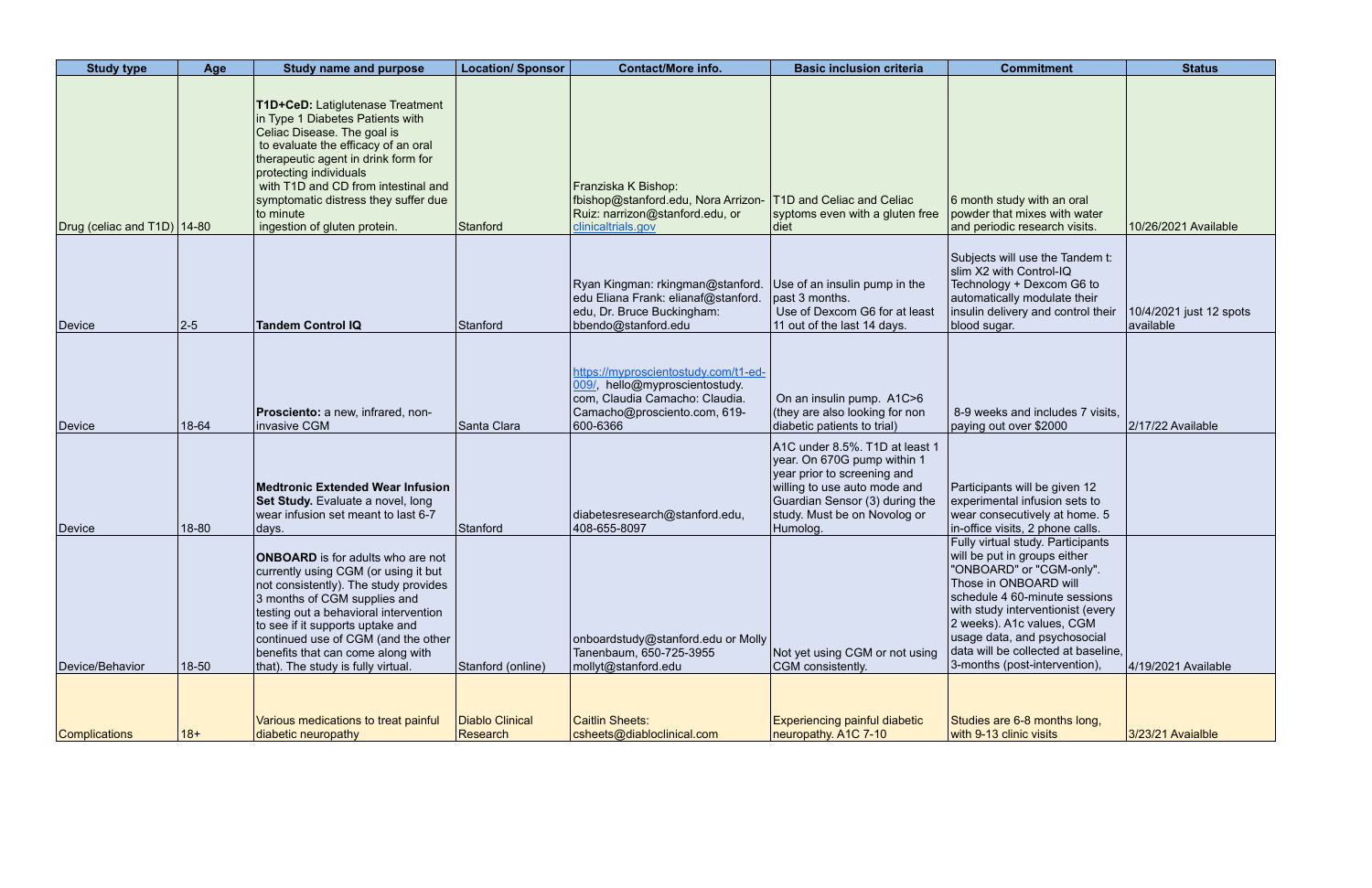| <b>Study type</b> | Age       | <b>Study name and purpose</b>                                                                                                                                                                     | <b>Location/ Sponsor</b>                     | <b>Contact/More info.</b>                                                                                                                          | <b>Basic inclusion criteria</b>                                                                                                                                        | <b>Commitment</b>                                                                                                                                                                                                                                                                                                                                                                                           | <b>Status</b>        |
|-------------------|-----------|---------------------------------------------------------------------------------------------------------------------------------------------------------------------------------------------------|----------------------------------------------|----------------------------------------------------------------------------------------------------------------------------------------------------|------------------------------------------------------------------------------------------------------------------------------------------------------------------------|-------------------------------------------------------------------------------------------------------------------------------------------------------------------------------------------------------------------------------------------------------------------------------------------------------------------------------------------------------------------------------------------------------------|----------------------|
| <b>Other</b>      | Any age   | Gene sequencing to learn more<br>about potential gene mutations<br>related to T1D                                                                                                                 | <b>UCSF</b> (remote<br>study)                | Michael German: Michael.<br>German@ucsf.edu                                                                                                        | 1) People with multiple<br>immediate family members with<br>T <sub>1</sub> D or<br>2) People with multiple auto-<br>immune disorders (either 2+ or<br>rarer disorders) | Spit in a vial and send it back to<br>the lab. Can do from anywhere.<br>Note: results are not provided<br>but any mutations can be<br>reported back to your Dr. to be<br>followed-up on and retested at<br>another lab.                                                                                                                                                                                     | 12/1/2021 Available  |
| Exercise          | 18-70     | T1D Exercise Initiative. Study<br>provides a watch and collects<br>information during 2.5 hours of<br>weekly exercise. Study data will be<br>used to inform algorithms and future<br>devices.     | JAEB (at home<br>study)                      | T1DEXI@jaeb.org, www.jaeb.<br>org/t1dexi                                                                                                           | T1D for more than 2 years<br>Have or be willing to use<br>Dexcom G6 CGM.                                                                                               | 1 month at home study adding<br>food/exercise info to an app,<br>doing 6 short exercise videos /<br>being active for 2 1/2 hours a<br>week. Compensation provided.                                                                                                                                                                                                                                          | 10/21/2020 Available |
| Diet              | $18+$     | Low fat plant based diet study.<br>Comparing a plant based diet to a<br>portion controlled diet.                                                                                                  | Any location. Check<br>ins at your local lab | Tatiana Znayenko-Miller,<br>tznayenkomiller@pcrm.org, https:<br>//www.pcrm.org/clinical-<br>research/recruitment                                   | Not currently following a low fat,<br>plant based diet                                                                                                                 | Weekly group sessions with<br>physicians, dietitians, and<br>cooking instructors. You will get<br>nutrition education, practical tips,<br>meal planning, and cooking<br>demonstrations to help transition<br>to a low-fat, plant-based diet.<br>Participants will also schedule a<br>one-on-one consultation with a<br>dietitian and lab tests to check<br>body composition and certain<br>health measures. | 1/19/2022 Available  |
| Diet              | 19-30     | <b>Act1on Diet Types Study for T1D</b>                                                                                                                                                            | Stanford                                     | Nora Arrizon- Ruiz,<br>narrizon@stanford.edu<br>Brianna Leverenz:<br>bleveren@stanford.edu; 650-724-<br>1778                                       | T1D for more than 1 year<br>A1C <13%<br><b>BMI 25-39</b>                                                                                                               | 10.5 months, 5 in-person visits.<br>\$700 compensation.                                                                                                                                                                                                                                                                                                                                                     | 11/13/2020 Available |
| Behavior          | $7 - 18$  | 4T's study: 12-month clinical trial to<br>see if<br>increased contact with our team,<br>technology use, frequent<br>data review, and optional exercise<br>modules can improve<br>diniaal outaamaa | Stanford                                     | Brianna Leverenz:<br>bleveren@stanford.edu; 650-724-<br>1778                                                                                       | Diagnosed within the last 31<br>days, and are currently being<br>seen at Stanford Children's<br>Hospital & Clinics.                                                    | Complete 6 surveys, wear CGM   10/5/2020 Available                                                                                                                                                                                                                                                                                                                                                          |                      |
| Behavior          | $13 - 19$ | The Insul-In This Together Study:<br>The study is a family-based<br>intervention designed to support<br>families with type 1 teens and<br>improve family dynamics and T1d<br>management.          | Stanford (online)                            | For more information:<br>insulinthistogether@stanford.edu,<br>650-736-1517. Complete initial<br>screening survey: herehttps://redcap.<br>link/IITT | T1D teen and parent available.                                                                                                                                         | Weekly 30 min. sessions held<br>over 6 consecutive weeks.<br>Surveys to complete online<br>before, during, and after the<br>sessions. A1C and CGM data to<br>be provided.                                                                                                                                                                                                                                   | 1/19/2022 Available  |
| Behavior          | $19+$     | <b>EMBARK:</b> Stress reduction and<br>glycemic control                                                                                                                                           | UCSF                                         | 1-855-850-3599, embark@ucsf.edu   old                                                                                                              | Anyone with T1D over 19 years                                                                                                                                          | Online surveys and blood draws<br>quarterly. 1-2 workshops, 4 web<br>meetings.                                                                                                                                                                                                                                                                                                                              | 10/7/2020 Available  |